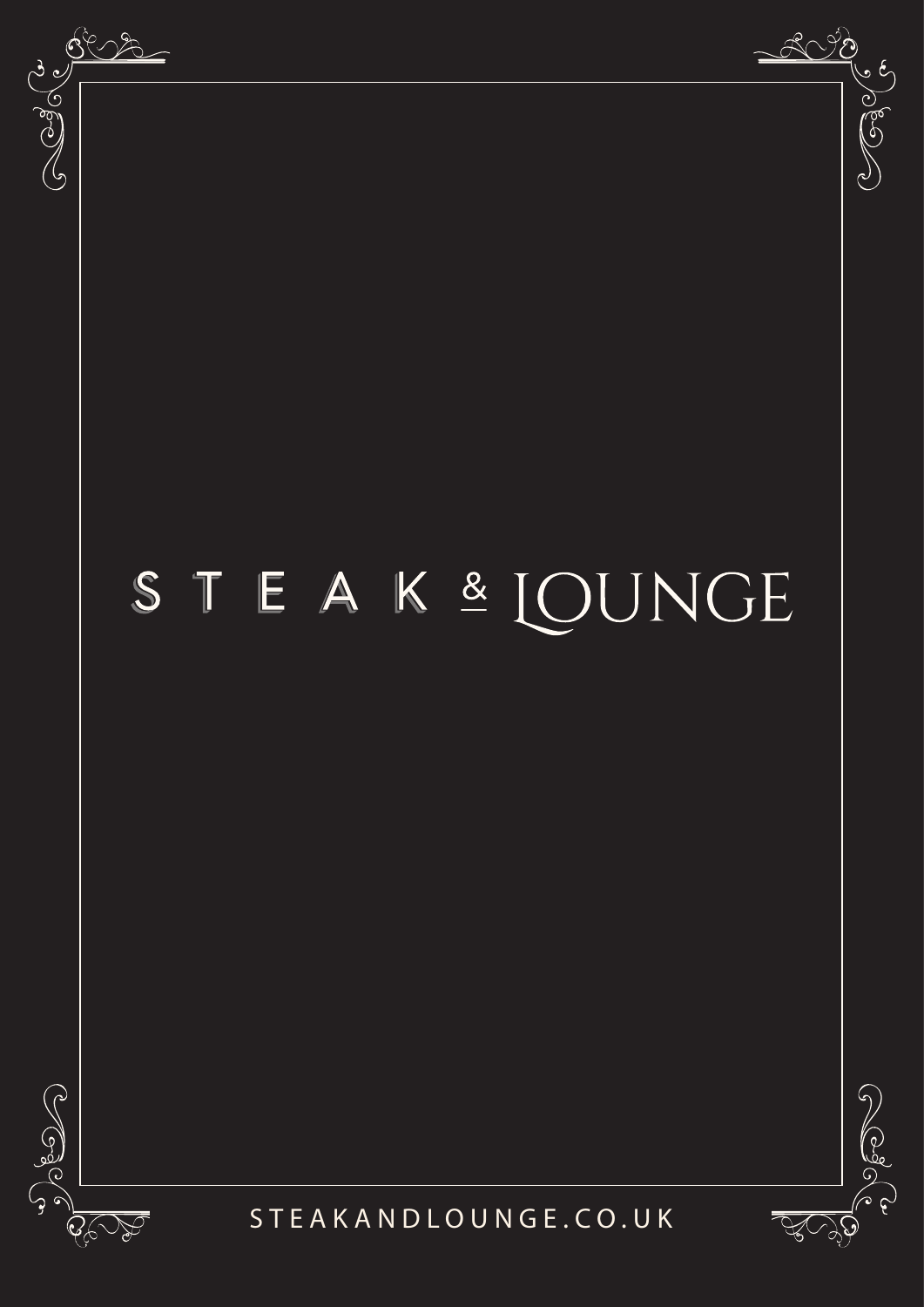# Starters

Combo Platter for Two 12.95 Selection of Ribs, Chicken Wings and Crispy Prawns with a dressing of salad

Our Signature Buffalo Rib 8.95 Juicy and Sticky Beef rib smothered in our secret finger licking barbecue sauce

Lamb Chops 6.95 (3 pieces) Lightly seasoned and flame grilled. Served with a garnish of salad

## Garlic Mushroom (v) 4.75

Pan fried mushrooms, sautéed, seasoned and finished with a touch of cream. Served with toasted bread

## Buffalo Wings 5.95

Buffalo chicken wings marinated in light herbs, seasoned with a kick of chilli and oven glazed in a mouth watering barbecue sauce or peri peri sauce Crispy Prawns 5.95 King Prawns deep fried in crispy batter and coated in savoury sauce

Crispy Chicken 5.95 Chicken deep fried in crispy batter and coated in savoury sauce

NEW Nachos 4.95 Tortilla chips topped with melted cheese, salsa, guacamole and jalapeños

Add Chicken +2.00

## Angus

HOT PLATE or SIZZLER (Extra £1)

Sourced from the land of the Highlands. Our 100% Angus beef is matured for up to 28 days to give you the ultimate meat lovers experience.

Served with chips & a sauce of your choice Upgrade your sides for 1.00 Peppercorn | Mushroom | Gravy

| Sirloin 250g 17.95                                                                                                             | Fillet 250g 22.50                                                                                                                                                              |
|--------------------------------------------------------------------------------------------------------------------------------|--------------------------------------------------------------------------------------------------------------------------------------------------------------------------------|
| The Classic Steak, rimmed with a thin layer of                                                                                 | The King of all Steaks. The tenderest cut of Beef and                                                                                                                          |
| marbled fat, superb in texture, moist and meaty                                                                                | extremely lean. A must for the Steak Connoisseur                                                                                                                               |
| Ribeye 250q 16.95<br>Cut from Rib section. Succulent, marbled and<br>matured, the Rib-eye is tender, juicy and full of flavour | T-Bone 300g 19.95<br>Daddy of all Steaks! Here you get the best of both<br>worlds. Fillet on one side and Sirloin on the other<br>served with a sauce of your choice and chips |

## Sides

| <b>Additional Sauce</b> | 1.50          | Garlic Bread   with Cheese 2.00   2.50 |      |
|-------------------------|---------------|----------------------------------------|------|
| Fried Egg               | 1.50          | <b>Rice</b>                            | 2.00 |
| Cheese                  | 1.50          | <b>Spicy Coleslaw</b>                  | 2.00 |
| Mix Salad               | 2.00          | Gourmet Mash                           | 2.50 |
| Chips                   | 2.00          | Masala Chips                           | 2.75 |
| Pasta - Plain   Tomato  | $2.00$   3.00 | <b>Sweet Potato Fries</b>              | 2.75 |
| Cheesy Chips            | 2.75          | Cheesy Masala Chips                    | 3.75 |

## KIDS

| Beef Burger & Chips     | 6.50 |
|-------------------------|------|
| Chicken Nuggets & Chips | 6.50 |
| Chicken Burger & Chips  | 6.50 |
| Fish Fingers & Chips    | 6.50 |
| Creamy Pasta            | 6.50 |

All Kids Meals come with Fruit Shoot | Capri-Sun

## SALADS

Chicken Ceasar Salad 8.50 Grilled chicken, boiled eggs, croutons & Parmesan.

Steak 12.50 Subway cabbage, mixed peppers & sweet chilli

Halloumi | Paneer (V) 8.00 Mixed peppers, tomatoes parsley and house dressing.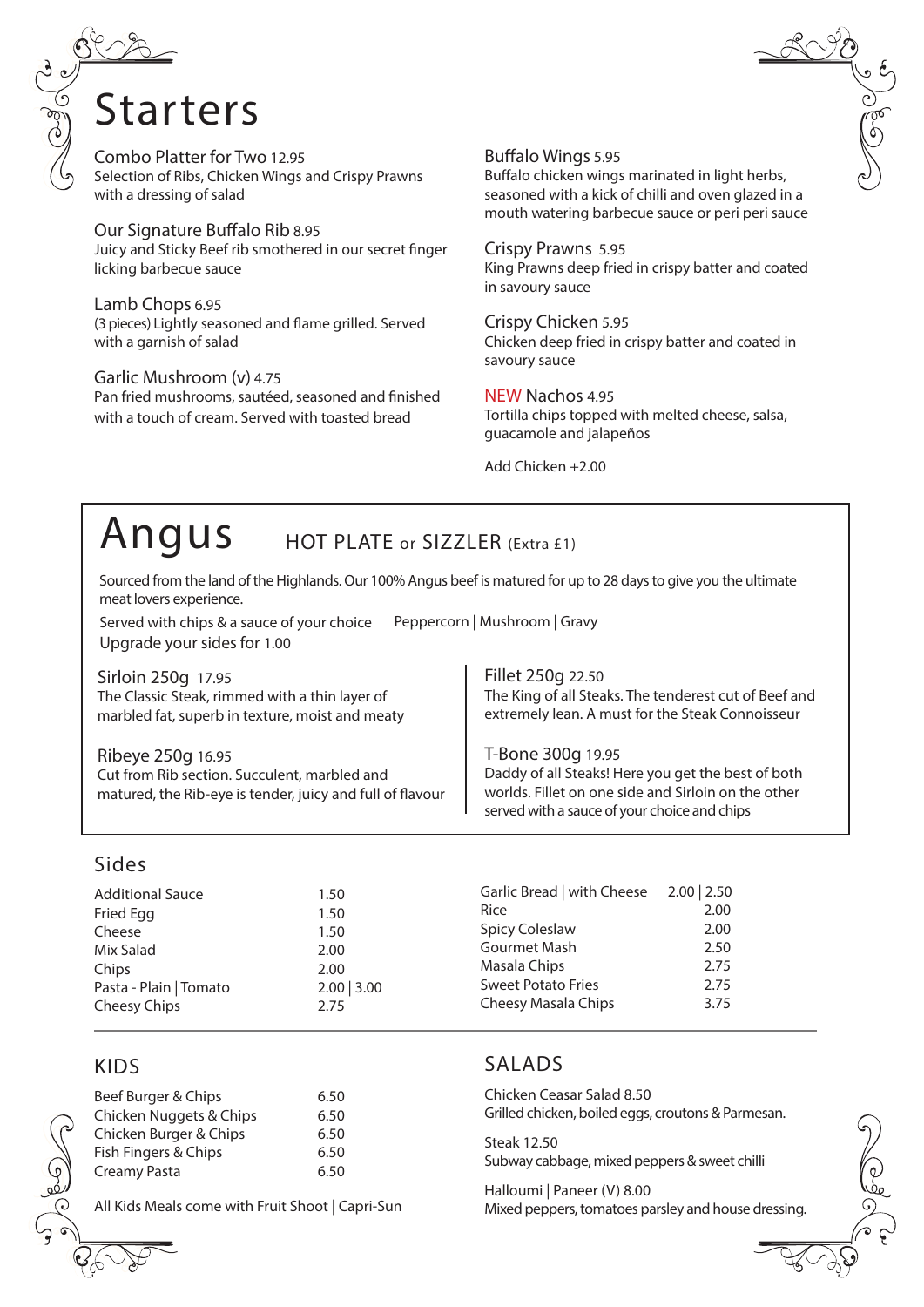## STEAK& LOUNGE Specials

## Our Signature Buffalo Ribs 19.95

Main course of our juicy and sticky Beef Ribs smothered in our secret finger licking barbecue sauce served with chips

#### Lamb Chops 13.95 Main course of our juicy Lamb chops (5 pieces) in a homemade marinate served with chips

Supreme Chicken 12.50 Marinated overnight in our unique blend of spices and drenched in our gazebo sauce, served with chips

Italian Pasta (V) 9.95 Tomato and chilli based sauced with mixed peppers and topped with parmeson cheese. Add Chicken +2.00

Sea-bass 12.50 Pan fried with lemon, butter and herbs. Served with salad garnish and gourmet mash

## The S & L Burger 11.95

Ground Angus beef with lettuce; tomato; cucumber; onions; fried egg and peppers

## NEW Sizzler

Lamb Steak (250g) 24.95 Chicken Fillet 15.95 Halloumi or Paneer 12.95 Choice of sizzlers are served with onion, green beans and carrots with chips and a choice of pasta or rice and a sauce of your choice.

NEW Grilled Chicken (Half )11.95 | (Full )14.95 Marinated overnight in our unique blend of spices cooked over a flame served with onion, green beans and carrots with chips and a choice of pasta or rice and a sauce of your choice.

Peppercorn | Mushroom | Gravy | Peri Peri | Gazebo Sauces

## BURGERS

All our burgers are served in a fresh brioche bun with chips & our in-house tangy relish Upgrade your sides for 1.00

The Original 8.95 Angus beef patty with cheese, onions, cucumber and tomato on a bed of lettuce

Grilled Chicken 8.95 Marinated chicken breast with cheese, onions, peppers on a bed of rocket salad and cucumber with House sauce

Spicy Bean (v) 7.95 Vegan/Vegetarian burger on a bed of lettuce, with cheese, onions, cucumber and tomato

Vegan (v) 7.95 Vegan/Vegetarian burger on a bed of lettuce, with cheese, onions, cucumber and tomato

Halloumi | Paneer (v) 9.95 A chunky Paneer or Halloumi Burger, pesto sauce, onions, peppers, cucumber and tomato sitting on a bed of lettuce.

The Pulled Rib 12.95 Our slow cooked barbecue beef ribs off the bone. With apple relish, cucumbers, coleslaw and jalapenos.

## NEW Flaming Zinger 10.95

Fried chicken burger with cheese, onions, relish, jalapeños, aubergine and house mayo on a bed of rocket salad

Flaming Hot 10.95 Angus beef patty with cheese, onions, relish, jalapeños, aubergine, and chilli sauce on a bed of rocket salad

Smokey 10.95 Angus beef patty with cheese, barbecue sauce, gherkin, cucumber, tomato, apple relish, aubergine and rocket salad.

Mini Sliders 12.95 A collection of mini burgers consisting of The Original, Grilled Chicken and The Pulled Rib

Original Sliders 14.95 A collection of mini burgers consisting of The Original, Flaming Hot and The Smokey